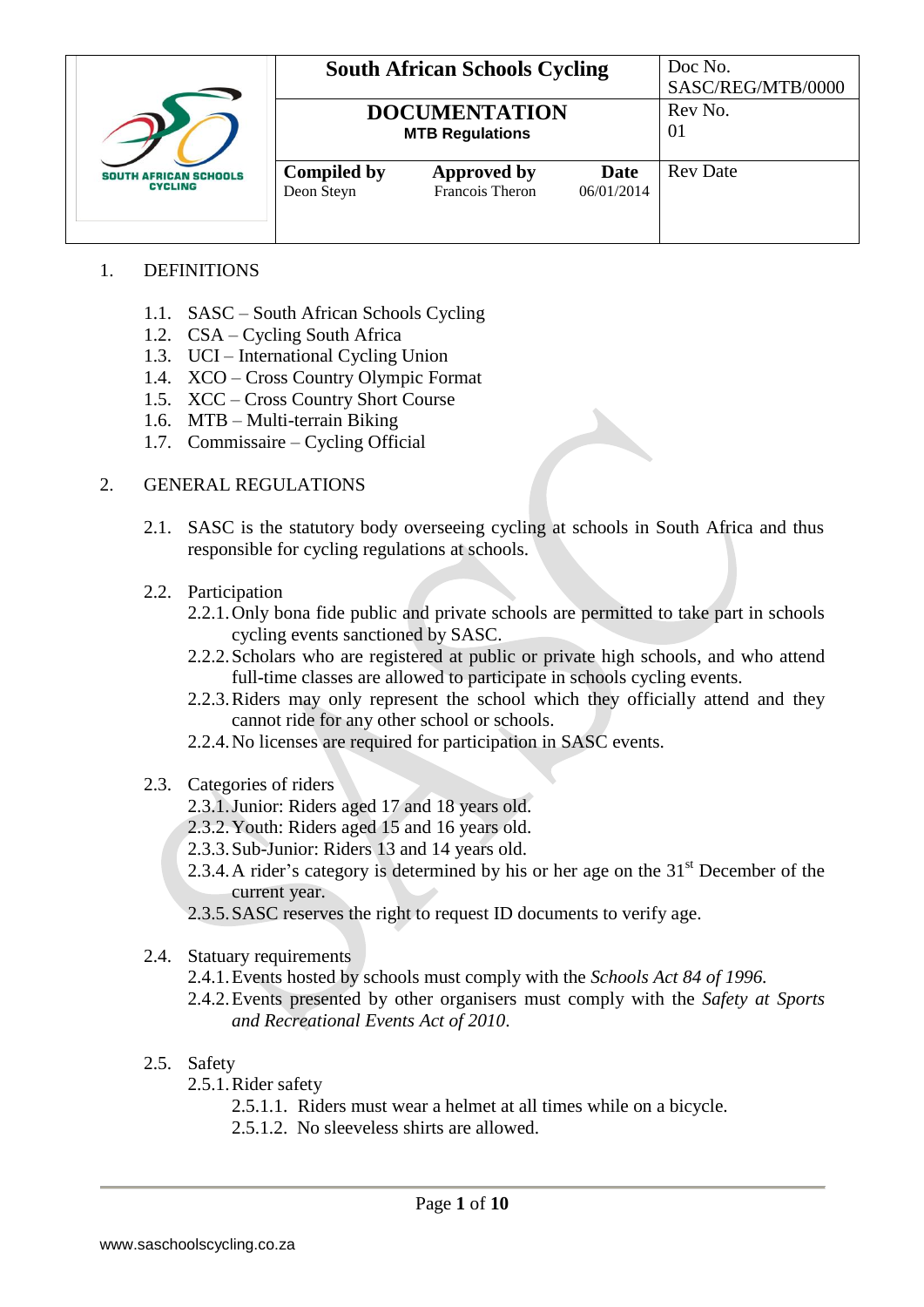|                                                |                                  | <b>South African Schools Cycling</b>           |                    | Doc No.<br>SASC/REG/MTB/0000 |
|------------------------------------------------|----------------------------------|------------------------------------------------|--------------------|------------------------------|
|                                                |                                  | <b>DOCUMENTATION</b><br><b>MTB Regulations</b> |                    | Rev No.<br>01                |
| <b>SOUTH AFRICAN SCHOOLS</b><br><b>CYCLING</b> | <b>Compiled by</b><br>Deon Steyn | <b>Approved by</b><br>Francois Theron          | Date<br>06/01/2014 | <b>Rev</b> Date              |

- 2.5.1.3. A rider must start the race with a filled water bottle attached to their bike or wearing a hydration pack containing water.
- 2.5.1.4. No cameras are allowed on the rider's chest or helmet.
- 2.5.1.5. Riders are not allowed to have any devices plugged into their ears. This includes I-pods, MP3 players, Walkmans, cell phones or any other mobile or audio devices.
- 2.5.1.6. Riders with bona fide impaired hearing who have to rely on hearing aids must get approval from the organiser and commissaire prior to the event.
- 2.5.1.7. Inflatable arches crossing the course are prohibited.
- 2.5.1.8. The Team Managers' meeting must be attended by all Team Managers.

### 2.5.2.Public safety

- 2.5.2.1. An event safety plan must be compiled and comprise of:
	- 2.5.2.1.1. Nearest Police station details
	- 2.5.2.1.2. Nearest Hospital details
	- 2.5.2.1.3. Emergency plan
	- 2.5.2.1.4. Risk assessment in accordance with SASC Safety Policy document no. SASC/SEH/POL/0000.
	- 2.5.2.1.5. Contact details of the organiser, safety officer, commissaire and company providing medical services
	- 2.5.2.1.6. Proof on event insurance

# 2.6. Equipment

- 2.6.1.The bicycle shall have two wheels of equal diameter, the front wheel steerable, the rear wheel driven through a system comprising pedals and a chain.
- 2.6.2.The weight of the bicycle cannot be less than 6.8 kilograms.
- 2.6.3.The use of tyres fitted with metal spikes or screws is not permitted.
- 2.6.4.Traditional road type handlebars cannot be used and triathlon or timetrial bars are forbidden. Bar-ends are authorized.
- 2.6.5.Single-speeds and multi-speeds can be used.
- 2.6.6.Riders must complete the race with the same frame on which they started.

# 2.7. Environment

- 2.7.1.Race organisers must comply with SASC Environmental document no. SASC/SEH/POL/0001.
- 2.7.2.Riders must respect the environment and not litter.
- 2.8. Events formats
	- 2.8.1.High Schools will use the XCO format.
	- 2.8.2.Primary Schools will use the XCC format.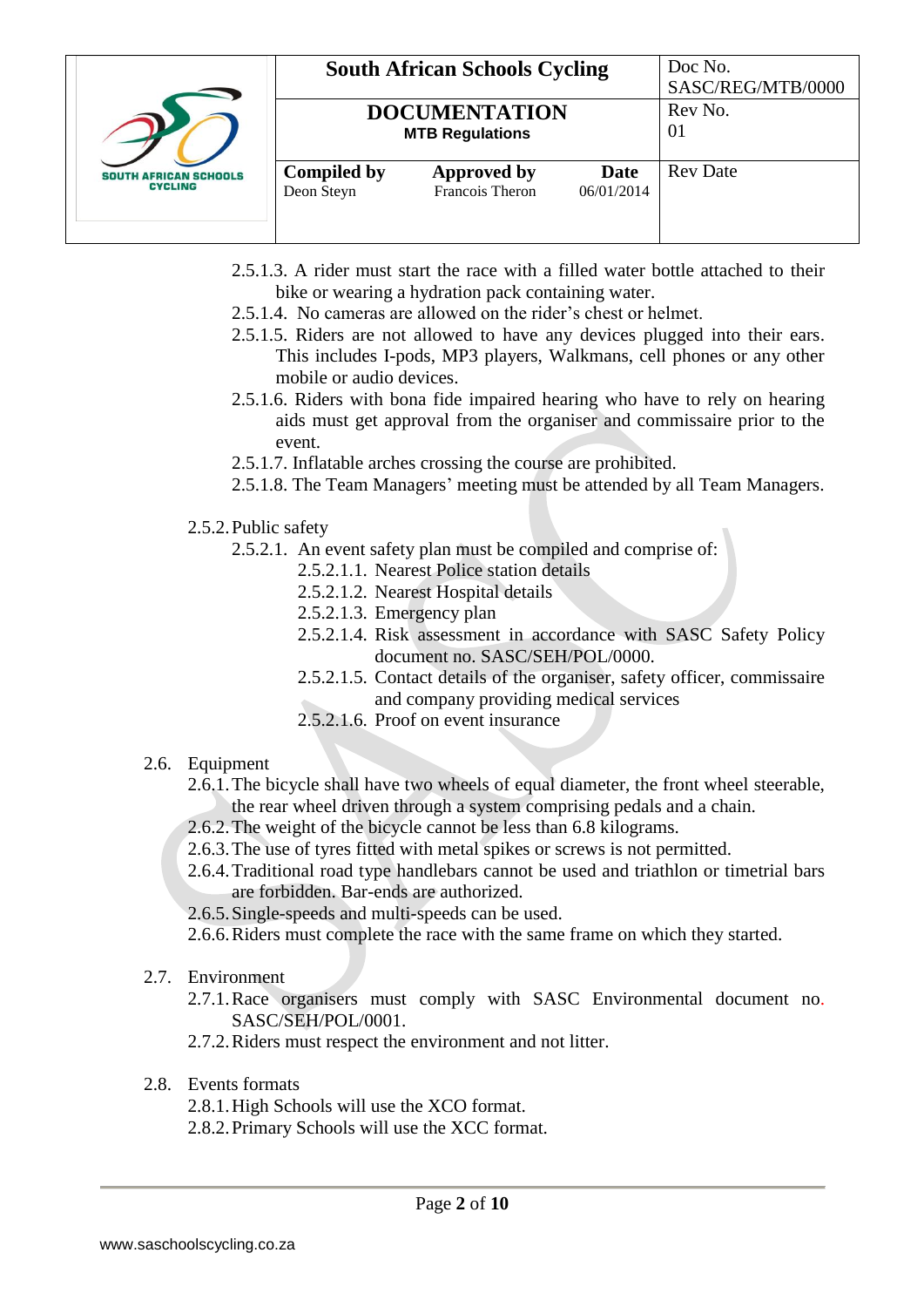|                                                |                                  | <b>South African Schools Cycling</b>                            |                    | Doc No.<br>SASC/REG/MTB/0000 |
|------------------------------------------------|----------------------------------|-----------------------------------------------------------------|--------------------|------------------------------|
|                                                |                                  | Rev No.<br><b>DOCUMENTATION</b><br>01<br><b>MTB Regulations</b> |                    |                              |
| <b>SOUTH AFRICAN SCHOOLS</b><br><b>CYCLING</b> | <b>Compiled by</b><br>Deon Steyn | <b>Approved by</b><br>Francois Theron                           | Date<br>06/01/2014 | <b>Rev</b> Date              |

## 3. RIDER CLOTHING, DRESS CODE AND PODIUM PROTOCOL

- 3.1. Schools are encouraged to have unique cycling kit designed and manufactured however unique school colours are not yet compulsory for 2015.
- 3.2. The wearing of sleeveless jerseys is expressly forbidden.
- 3.3. Category leaders must wear their leader jerseys when competing. Leader jerseys are to be worn during the relevant series events only. Riders cannot wear the leader or winner jerseys of the previous year, nor are they allowed to wear a leader or winner's jersey from any other schools event or series.
- 3.4. Individual riders who qualify for prizes, trophies, leader jerseys or titles must attend the prize giving.
- 3.5. If for any reason (justified or unjustified) the rider cannot attend the prize giving, the rider or team manager should notify the organisers before prize giving commences.
- 3.6. Failing to attend the prize giving without notifying the officials could result in penalties.
- 3.7. Riders who are called up onto the podium shall be dressed in their school's cycling shirt. If none such exists, an appropriate school tracksuit or T-shirt should be worn.
- 3.8. No sleeveless or cropped tops will be permitted on the podium.
- 3.9. No headgear or sunglasses are allowed on the podium.
- 3.10. Following the Category prize giving, the Series leaders/winners are required to put the jerseys on properly (take off other shirts) for a group photograph of the Category leaders/winners photograph.
- 3.11. Cycling helmets: riders not wearing their cycling helmets, with the retention straps properly fastened, at any time during the event will be disciplined or even disqualified.
- 3.12. Only hard-shell cycling helmets complying with recognized standards will be acceptable.
- 3.13. The order of priority for the various jerseys is:
	- Series Leader jersey
	- Africa Continental jersey
	- CSA National jersey
	- School jersey

### 4. SPONSORSHIPS

- 4.1. SASC is under no obligation to honour rider sponsorships.
- 5. MEDICAL SERVICES & AMBULANCES
	- 5.1. The race and official training can only commence if the medical personnel and an ambulance are present at the venue.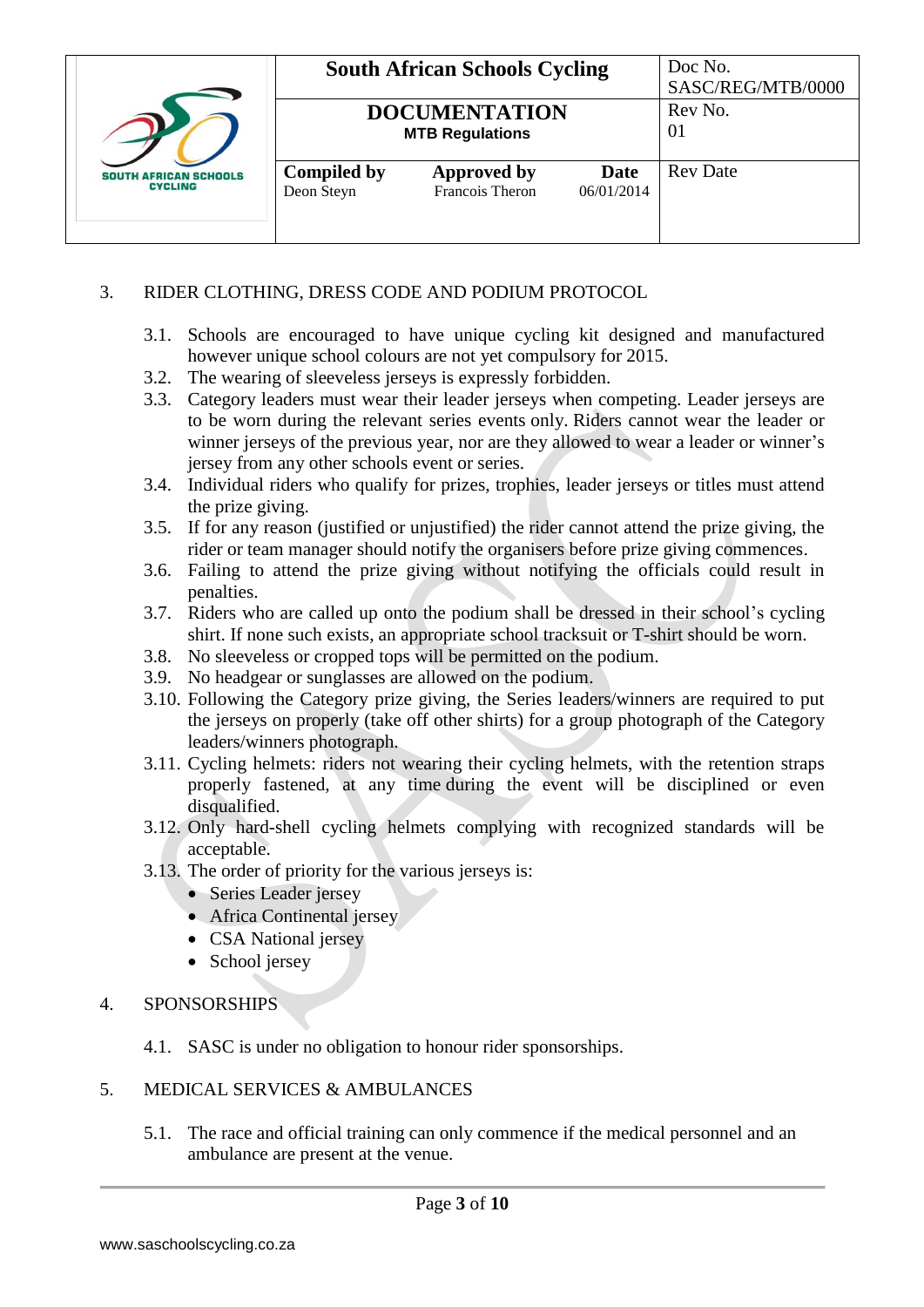|                                                |                                  | <b>South African Schools Cycling</b>           |                    | Doc No.<br>SASC/REG/MTB/0000 |
|------------------------------------------------|----------------------------------|------------------------------------------------|--------------------|------------------------------|
|                                                |                                  | <b>DOCUMENTATION</b><br><b>MTB Regulations</b> |                    | Rev No.<br>01                |
| <b>SOUTH AFRICAN SCHOOLS</b><br><b>CYCLING</b> | <b>Compiled by</b><br>Deon Steyn | <b>Approved by</b><br>Francois Theron          | Date<br>06/01/2014 | <b>Rev</b> Date              |

### 6. COMMISSAIRES & MARSHALS

6.1. Only SASC trained Commissiares or CSA Commissaires will be used to officiate as a Chief, Finish or Start Commissaire or do duty at the Feed/Techzone.

## 7. TEAM MANAGERS

- 7.1. Every school shall have an appointed Team Manager.
- 7.2. SASC will train the Team Managers, document no. SASC/TRA/MTB/0000 refers.
- 7.3. Team Managers will attend the Team Managers' meeting.

#### 8. XCO FORMAT EVENTS

- 8.1. Course length:  $XCO$  4 6 km.
- 8.2. The prescribed race time for the categories are as follows:

| Category               | <b>UCI</b>                 | CSA           | <b>SASC</b>    |
|------------------------|----------------------------|---------------|----------------|
| Junior Men             | $1:00 - 1:15$              | $1:00 - 1:15$ | 60 min.        |
| Junior Women           | $1:00 - 1:15$              | $1:00 - 1:15$ | 60 min.        |
| Youth Men              | <b>National Federation</b> | $1:00 - 1:15$ | $45 - 60$ min. |
| Youth Women            | <b>National Federation</b> | $1:00 - 1:15$ | $45 - 60$ min. |
| <b>Sub-Junior Boys</b> | <b>National Federation</b> | $0:55 - 1:10$ | $30 - 40$ min. |
| Sub-Junior Girls       | <b>National Federation</b> | $0:55 - 1:10$ | $30 - 40$ min. |

### 8.3. Course and marking

- 8.3.1 Every kilometre of the course must be marked, indicating the distance remaining to be raced.
- 8.3.2. Paved or tarred roads cannot exceed 15% of the total course.
- 8.3.3. The course must be wholly rideable.
- 8.3.4. There must be sufficient passing sections on extended single track sections.
- 8.3.5. Riders must start in a single group
- 8.3.6. The course must be protected as much as possible by putting up tape on both sides.
- 8.3.7. Where the course is not protected on both sides, the course is deemed to be 2 m wide measured from the middle of the road or single track.
- 8.3.8. Where possible roots, tree stumps, protruding rocks etc. need to be covered in biodegradable fluorescent paint.
- 8.3.9. Metal stakes shall be covered with plastic tubing.
- 8.3.10. Wooden bridges or ramps must be covered with a non-slip surface eg. carpet or chicken wire.
- 8.3.11.The following markings are to be used: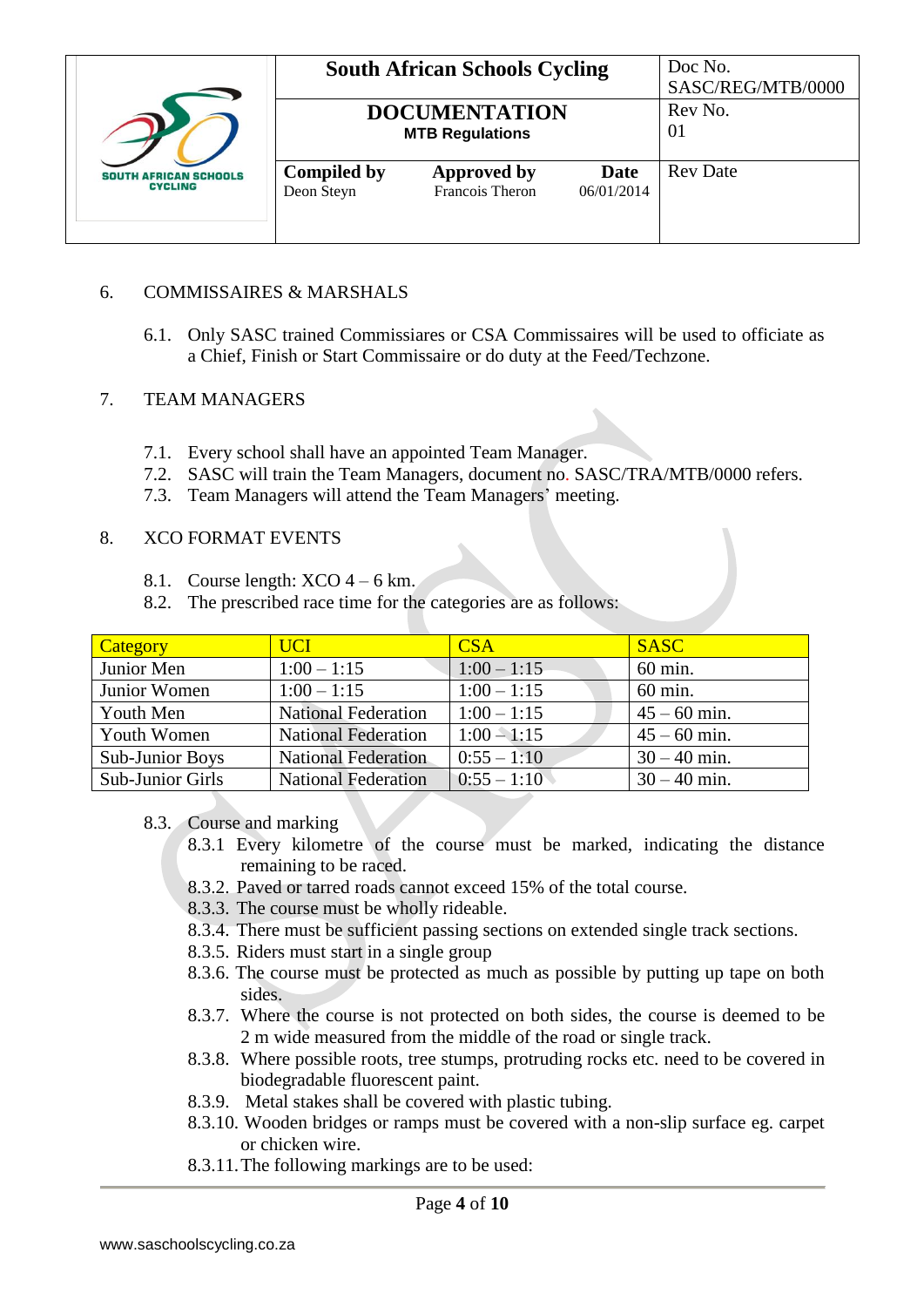|                                                |                                  | <b>South African Schools Cycling</b>           |                    | Doc No.<br>SASC/REG/MTB/0000 |
|------------------------------------------------|----------------------------------|------------------------------------------------|--------------------|------------------------------|
|                                                |                                  | <b>DOCUMENTATION</b><br><b>MTB Regulations</b> |                    | Rev No.<br>01                |
| <b>SOUTH AFRICAN SCHOOLS</b><br><b>CYCLING</b> | <b>Compiled by</b><br>Deon Steyn | Approved by<br>Francois Theron                 | Date<br>06/01/2014 | <b>Rev</b> Date              |

| <b>Straight Ahead</b>      | <b>Right Turn</b>   | <b>Left Turn</b>       |
|----------------------------|---------------------|------------------------|
|                            | ┹┥                  | <b>TTT</b>             |
| <b>Straight Ahead Slow</b> | <b>Caution</b>      | <b>Extreme Caution</b> |
| X                          |                     |                        |
| <b>Wrong Way</b>           | <b>Bridge Ahead</b> | <b>Water Crossing</b>  |

- 8.4. Bicycle number boards
	- 8.4.1. Number boards must be affixed to handle bars, facing forward and be clearly visible at all times.
	- 8.4.2. Number boards must not be obscured by brake cables or handlebars.
	- 8.4.3. Number boards must not be cut, modified or mutilated in any way. No stickers may be added or removed.
- 8.5. Official training
	- 8.5.1. It is recommended that riders complete at least two laps of the course prior to the start of the event.
	- 8.5.2. Official training can only take place with medical personnel and an ambulance present.
	- 8.5.3 A number board must be affixed during official training.
	- 8.5.4. Unofficial training is not allowed.
- 8.6. The Start area
	- 8.6.1. There must be a start line crossing the course.
	- 8.6.2. Start banners are optional.
	- 8.6.3. The Start Area must be at least 6 m wide for at least 30 m before and 100 m after the start line.
	- 8.6.4. The Start Chute must be clearly barricaded.
	- 8.6.5. No seconds/parents/teachers or Team Managers are allowed in the starting chute at any time.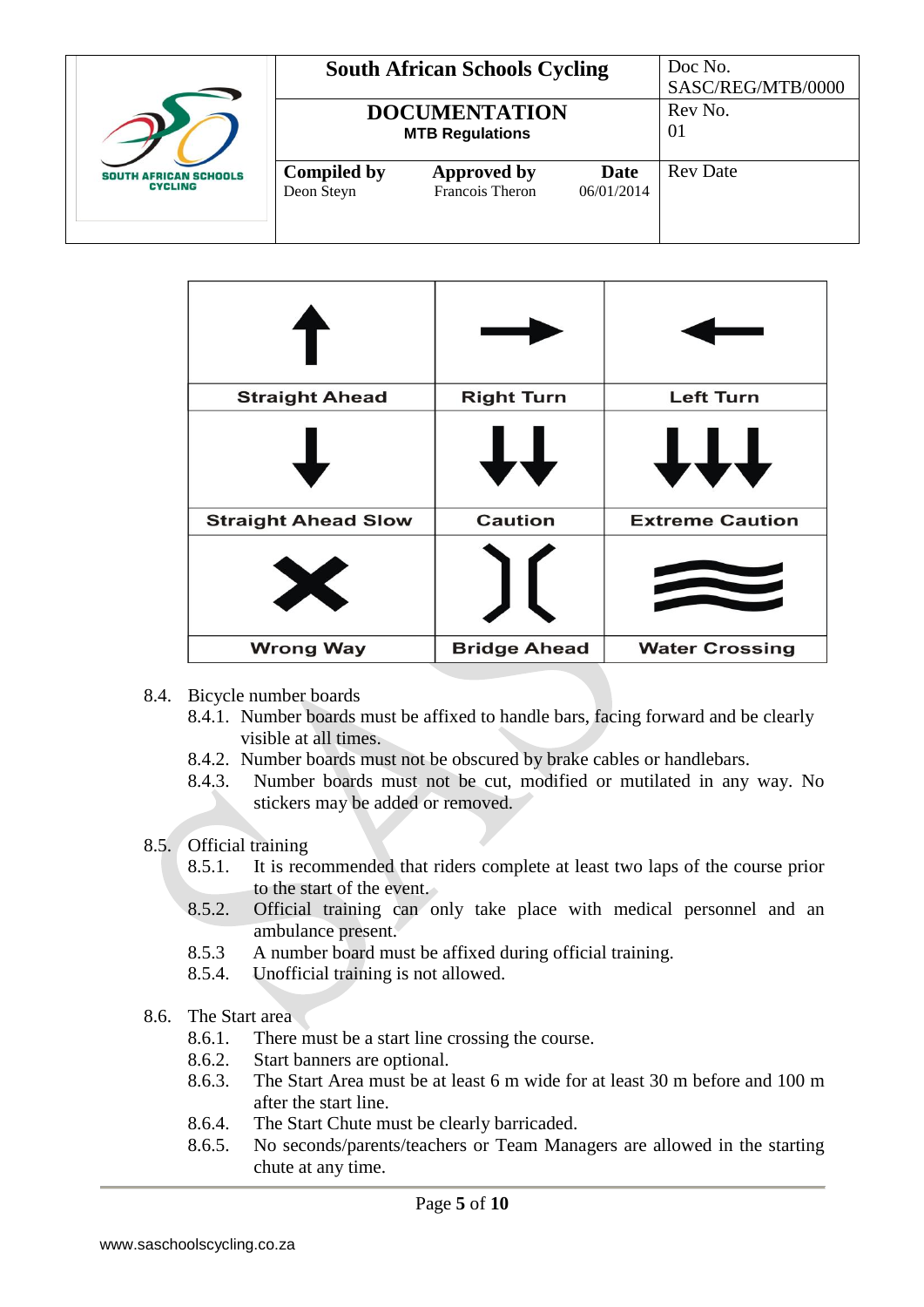|                                          |                                  | <b>South African Schools Cycling</b>           |                    | Doc No.<br>SASC/REG/MTB/0000 |
|------------------------------------------|----------------------------------|------------------------------------------------|--------------------|------------------------------|
|                                          |                                  | <b>DOCUMENTATION</b><br><b>MTB Regulations</b> |                    | Rev No.<br>01                |
| <b>AFRICAN SCHOOLS</b><br><b>CYCLING</b> | <b>Compiled by</b><br>Deon Steyn | Approved by<br>Francois Theron                 | Date<br>06/01/2014 | <b>Rev</b> Date              |

- 8.6.6. The race will start by means of a whistle.
- 8.6.7. Once the riders are loaded into the Start Chute they fall under the control and jurisdiction of the Start Commissaire.
- 8.6.8. Once a rider has crossed the start line they are deemed to be officially racing.
- 8.6.9. Riders must load from the back of the designated loading and start chute. Climbing over fences or tapes is not permitted.
- 8.7. Starting procedure
	- 8.7.1. 15 Minutes to start: the commissaire will call the seeded riders to take their positions.
	- 8.7.2. 12 Minutes to start: the non-seeded riders will be loaded.
	- 8.7.3. 5 Minutes to start: the commissaire will do the race briefing.
	- 8.7.4. All riders are to have at least one foot on the ground when the 3 minute warning is given.
	- 8.7.5. The start is given by the Start Commissaire using the following timelines:
		- 8.7.5.1. 3 minute warning
		- 8.7.5.2. 2 minute warning
		- 8.7.5.3. 1 minute warning
		- 8.7.5.4. 30 second warning
		- 8.7.5.5. 15 second warning, with the start signal to be given anytime within the final 15 seconds.
		- 8.7.5.6 Any rider who arrives late for their start must line up at the back of the start group.
- 8.8. The Finish Area
	- 8.8.1.The finish line will be a 20 cm wide white strip with a 4 cm black line in the middle.
	- 8.8.2.It is recommended that a finish banner be installed above the finish line.
	- 8.8.3.The Finish Area must be at least 4 m wide for at least 50 m before the finish line and at least 20 m after the finish line.
	- 8.8.4.The finish occurs at the instant that the tyre of the front wheel meets the vertical plane rising from the starting edge of the finishing line

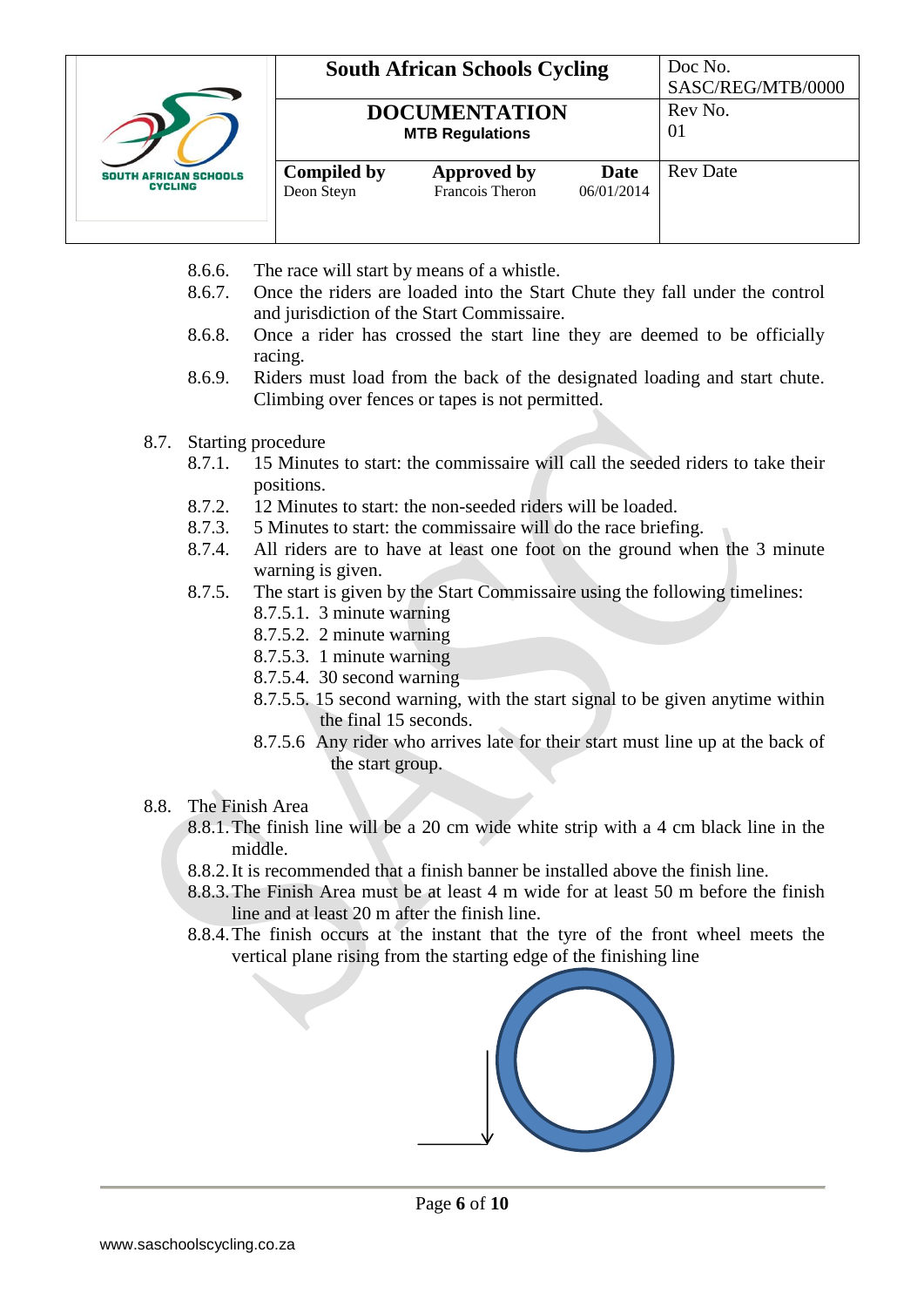|                                                |                                  | <b>South African Schools Cycling</b>           |                    | Doc No.<br>SASC/REG/MTB/0000 |
|------------------------------------------------|----------------------------------|------------------------------------------------|--------------------|------------------------------|
|                                                |                                  | <b>DOCUMENTATION</b><br><b>MTB Regulations</b> |                    | Rev No.<br>01                |
| <b>SOUTH AFRICAN SCHOOLS</b><br><b>CYCLING</b> | <b>Compiled by</b><br>Deon Steyn | <b>Approved by</b><br>Francois Theron          | Date<br>06/01/2014 | <b>Rev</b> Date              |

- 8.8.5.A rider may cross the finish line on foot provided that he/she have their bicycle with them.
- 8.9. The race
	- 8.9.1.Riders who are racing for podium positions and series points must complete the entire distance of the race.
	- 8.9.2.The responsibility for following the official and correct route lies with the rider.
	- 8.9.3.A rider is not permitted to take any shortcuts, omit a circuit or take advantage of a similar nature against opponents.
	- 8.9.4.If a rider exits the course for any reason, he/she must return to the course at exactly the same point where they exited.
	- 8.9.5.Any walking, running or riding which is carried out by a rider without the intention of directly re-joining the course, or activity in breach of the regulations which takes place outside of the marked course area, will result in disqualification.
	- 8.9.6.A rider may receive technical assistance along the course from a fellow competitor but not from anyone outside of the course.
	- 8.9.7.A rider must act in a polite manner at all times and permit any faster rider to overtake without obstructing.
	- 8.9.8.Riders may not use offensive or abusive language during the race, act in an unsporting manner, be disrespectful to the officials or ignore the race regulations.
- 8.10. Technical assistance and Feed Zone
	- 8.10.1. Technical assistance and feeding during a race is permitted subject to the following conditions:
		- 8.10.1.1. Authorised technical assistance during a race consists of repairs to or the replacement of any part of the bicycle other than the frame.
		- 8.10.1.2. Complete bike changes are not permitted and the rider must cross the finish line with the same handlebar number board he/she had at the start.
		- 8.10.1.3. Technical assistance may only be rendered in the designated Feed/Technical assistance zones.
		- 8.10.1.4. Technical assistance between competitors riding the same race and on the same route is however allowed.
	- 8.10.2. Assistance from anybody else will be deemed outside assistance and is not permitted.
	- 8.10.3. During feeding, no physical contact between feeders and riders is allowed as this is considered to be illegal technical assistance.
	- 8.10.4. A feeder is not permitted to place water bottles on the bike, and/or place food and water bottles in the rider's pockets. Doing so is considered illegal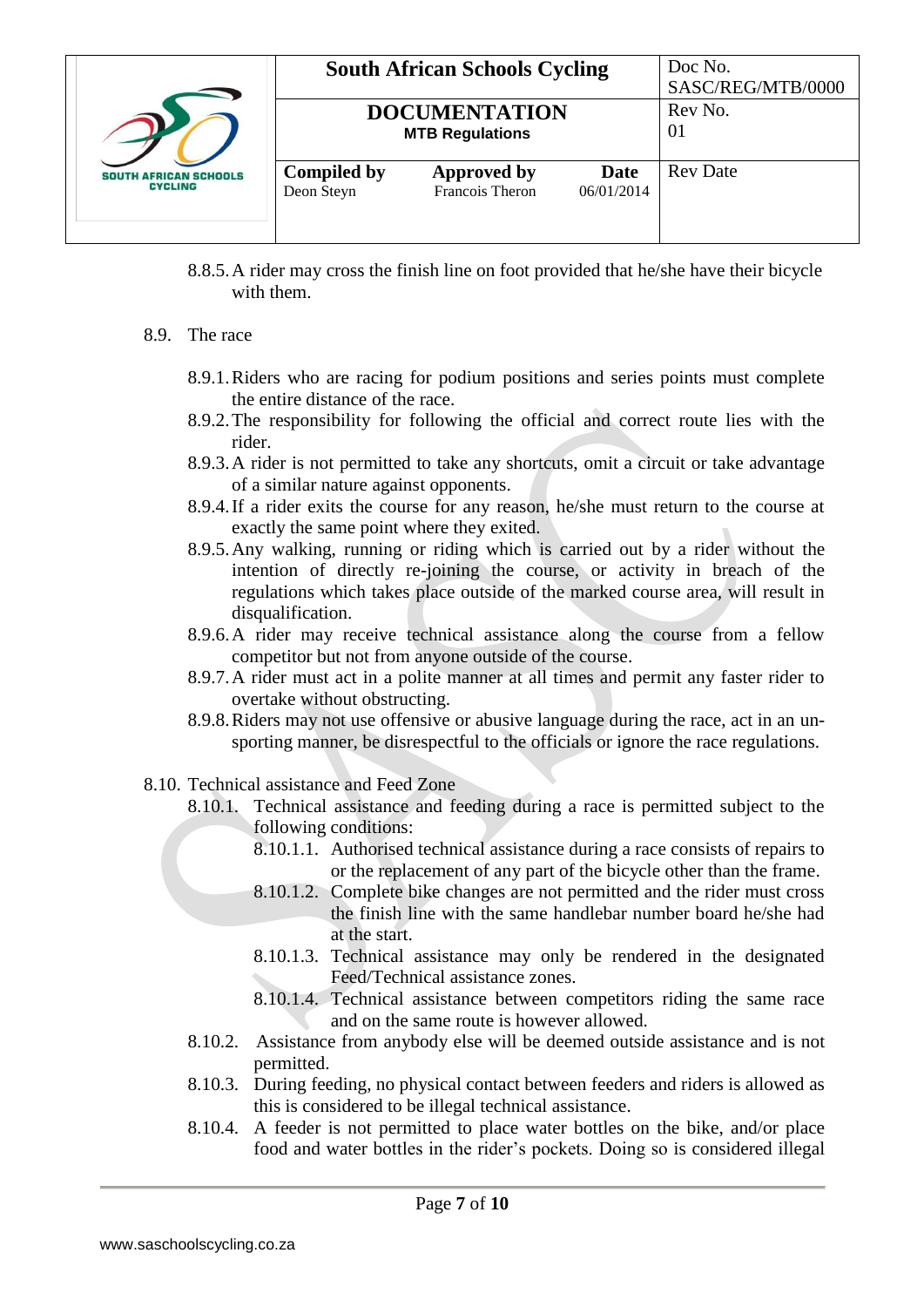

|                                                | <b>South African Schools Cycling</b> |                    | Doc No.<br>SASC/REG/MTB/0000 |
|------------------------------------------------|--------------------------------------|--------------------|------------------------------|
| <b>DOCUMENTATION</b><br><b>MTB Regulations</b> |                                      |                    | Rev No.<br>01                |
| <b>Compiled by</b><br>Deon Steyn               | Approved by<br>Francois Theron       | Date<br>06/01/2014 | <b>Rev</b> Date              |

technical assistance. All food and bottles must be handed to the rider, only by the stand-and-hand method.

- 8.10.5. No rider may turn back on the course to reach a Feed/Technical assistance zone. While inside the Feed/Technical assistance zone riders are permitted to move back on the course, but once past the Feed/Technical zone, a rider must follow the course until the next Feed/Technical zone before receiving feed or technical assistance.
- 8.10.6. Feeders are not permitted to run beside their riders in the feed zone. Only the stand-and-hand method is permitted.
- 8.10.7. If water bottles are to be discarded by riders in the feed zone, this must be done in a safe manner. Tossing or throwing water bottles at any time is forbidden.
- 8.10.8. Outside feeding is considered illegal technical assistance.
- 8.11. Seeding
	- 8.11.1. Seeding must be carried through from one year to another, so for example a Sub-Junior rider's results from the previous year must be used for seeding in the first Youth event of the following year.
	- 8.11.2. Inexperienced or unfit riders are encouraged to start at the back.
	- 8.11.3. For start groups consisting of 50 riders or more it is recommended that the top 25 be seeded, otherwise only the top 10 must be seeded.
	- 8.11.4. Points shall be awarded to the top 25 positions in the following order starting from 1st position: 35, 32, 30, 28, 26, 24, 22, 20, 18, 17, 16, 15, 14, 13, 12, 11, 10, 9, 8, 7, 6, 5, 4, 3, 2.
	- 8.11.5. It is recommended that every finisher from position 26 onwards receive 1 point.
	- 8.11.6. For events with less than 50 starters, points will be allocated to top 10 positions in the following order starting from 1st position: 15, 12, 10, 8, 7, 6, 5, 4, 3, 2.
	- 8.11.7. It is recommended that every finisher from position 11 onwards receive one point.
	- 8.11.8. Once the winner in a particular race category is in, the course will be closed for that category. Riders will however retain their positions when lapped – marked [LPD] - and may earn points and medals accordingly.
	- 8.11.9. Riders who pull out of the race before the winner is in will be deemed nonfinishers – marked DNF [did not finish].
- 8.12. Results & logs
	- 8.12.1. A rider log must be maintained.
	- 8.12.2. If two riders score equal points in the same category at the end of the series, their positions in the last event of the series will determine the winner.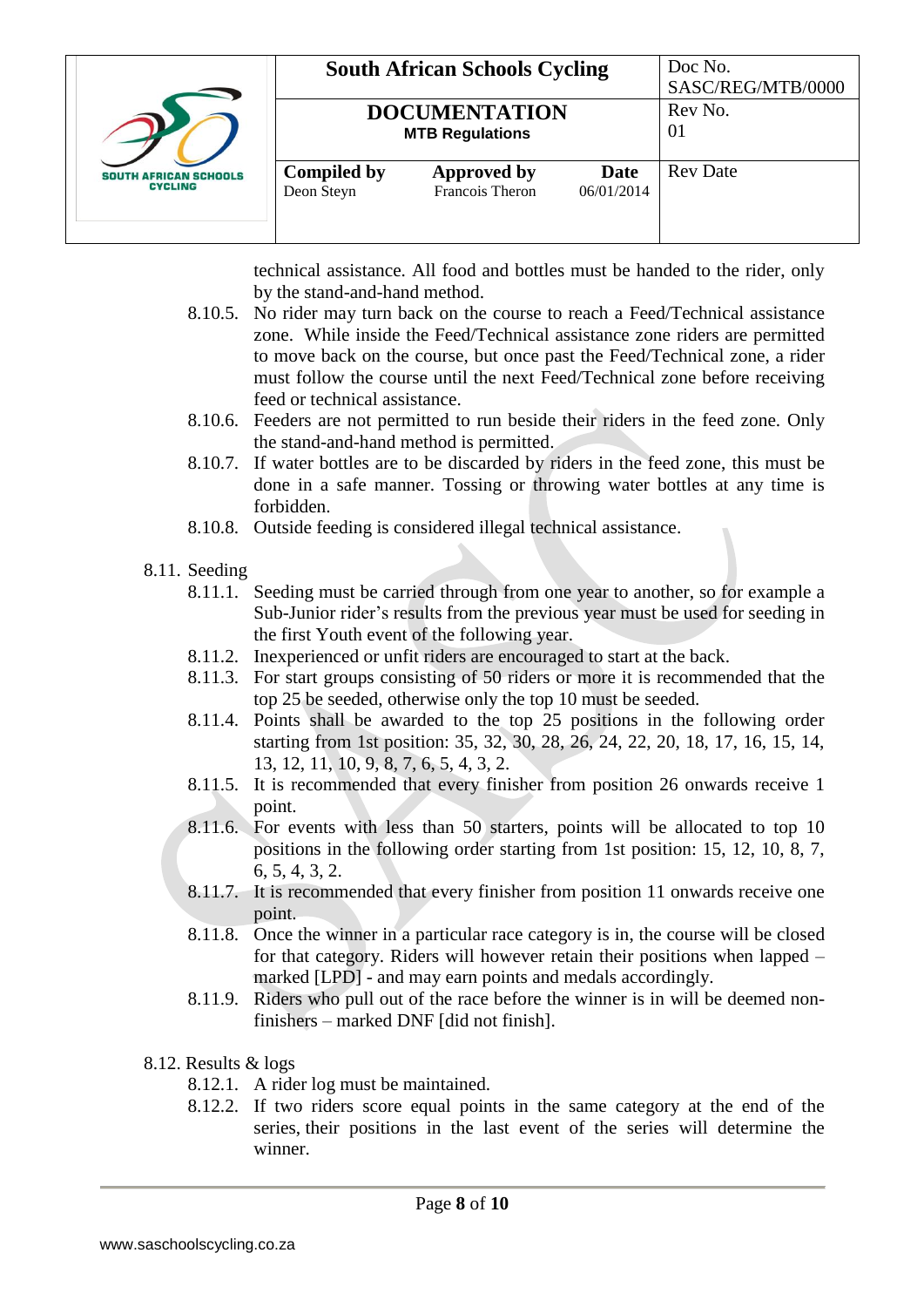|                                                |                                  | <b>South African Schools Cycling</b>           |                    | Doc No.<br>SASC/REG/MTB/0000 |
|------------------------------------------------|----------------------------------|------------------------------------------------|--------------------|------------------------------|
|                                                |                                  | <b>DOCUMENTATION</b><br><b>MTB Regulations</b> |                    | Rev No.<br>01                |
| <b>SOUTH AFRICAN SCHOOLS</b><br><b>CYCLING</b> | <b>Compiled by</b><br>Deon Steyn | Approved by<br>Francois Theron                 | Date<br>06/01/2014 | <b>Rev</b> Date              |

- 8.12.3. All the points of the riders from a particular school are added together to make up the school log.
- 8.12.4. Should two schools accrue the same number of points at the end of the series, there will be a count-back of positions to determine the winner. So for example the school with the most 1st positions will be the winner. If neither school has a 1st position, the 2nd places will be counted etc.

### 8.13. Penalties

- 8.13.1. Penalties can be imposed according to the nature of the offence and one of the following can be used depending on the severity:
- 8.13.2. Relegation of position (by one or more positions)
- 8.13.3. Time or points penalty
- 8.13.4. Disqualification
- 8.13.5. Suspension
- 8.14. Protests
	- 8.14.1. Any rider who considers he/she has been prejudiced by any action during the competition may submit a protest to the Chief Commissaire after he/she has crossed the finish line.
	- 8.14.2. The protest must be lodged in writing and submitted within 15 minutes of the end of his/her race.

### 8.15. List of offences, which can result in penalties

- 8.15.1. Illegal repairs to the bike
- 8.15.2. Unauthorised feeding and technical assistance
- 8.15.3. Jersey pulling and pushing
- 8.15.4. Obstruction of any rider
- 8.15.5. Unsporting conduct
- 8.15.6. Taking shortcuts
- 8.15.7. Indecent conduct or foul language
- 8.15.8. Fighting with competitors and officials
- 8.15.9. Pollution or discarding of wrappers or containers
- 8.15.10. Use of I-pods, MP3 players and other similar audio devices during competition
- 8.16. Race stoppages
	- 8.16.1. Only the Chief Commissaire has the authority to stop a race. He must preferably consult with the Race Organiser and the Safety Officer before doing so.
	- 8.16.2. Races that are stopped prematurely e.g. for safety reasons during the  $1<sup>st</sup>$  lap will be will be nullified.